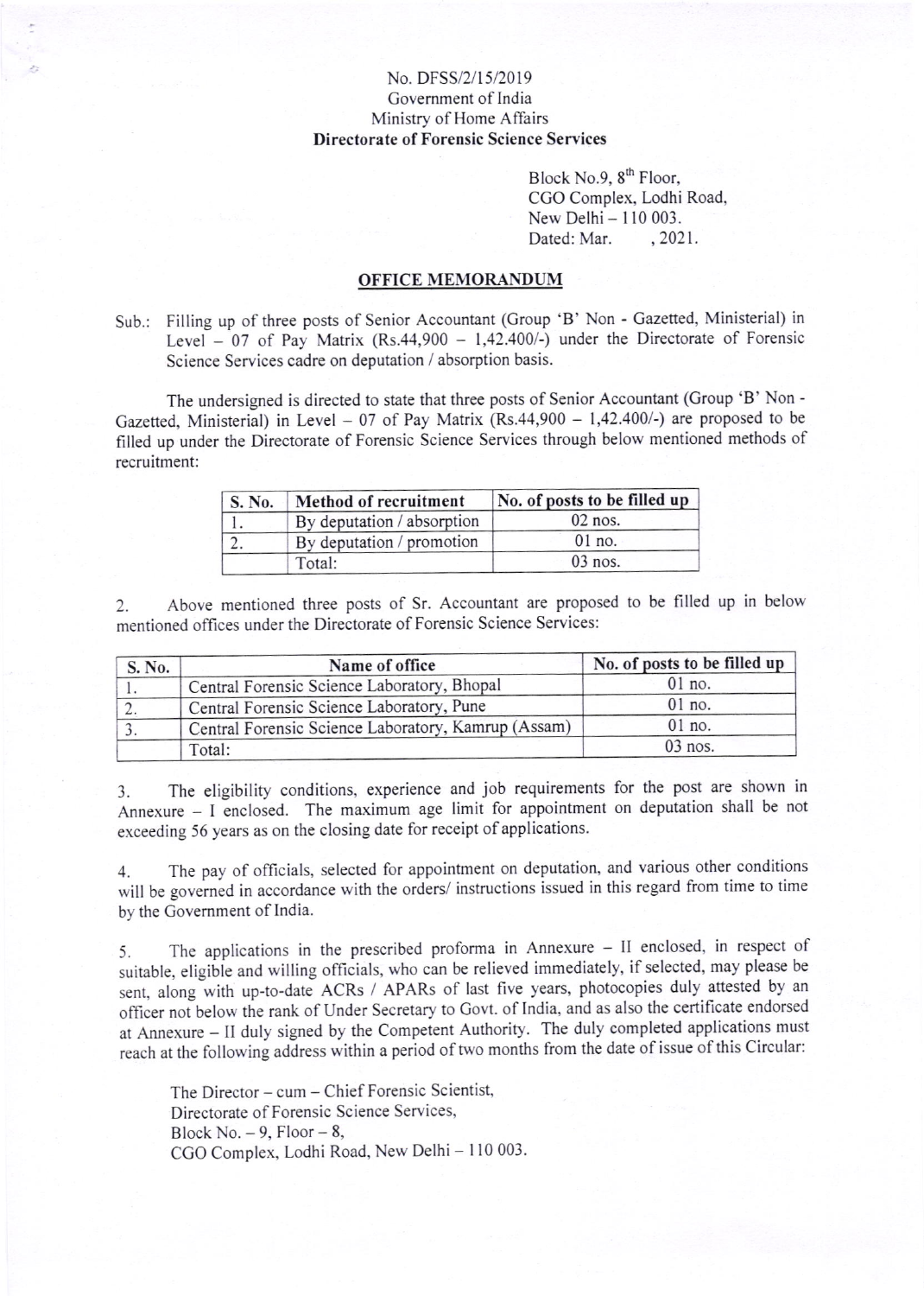6. The candidates who apply for the post will not be allowed to withdraw their candidature subsequently.

7. Apptications received after the last date or without the required documents will not be 7. Appl<br>entertained.

Yours faithfully,

(Wunner

(Yoginder Kumar) Assistant Director (Adm.)